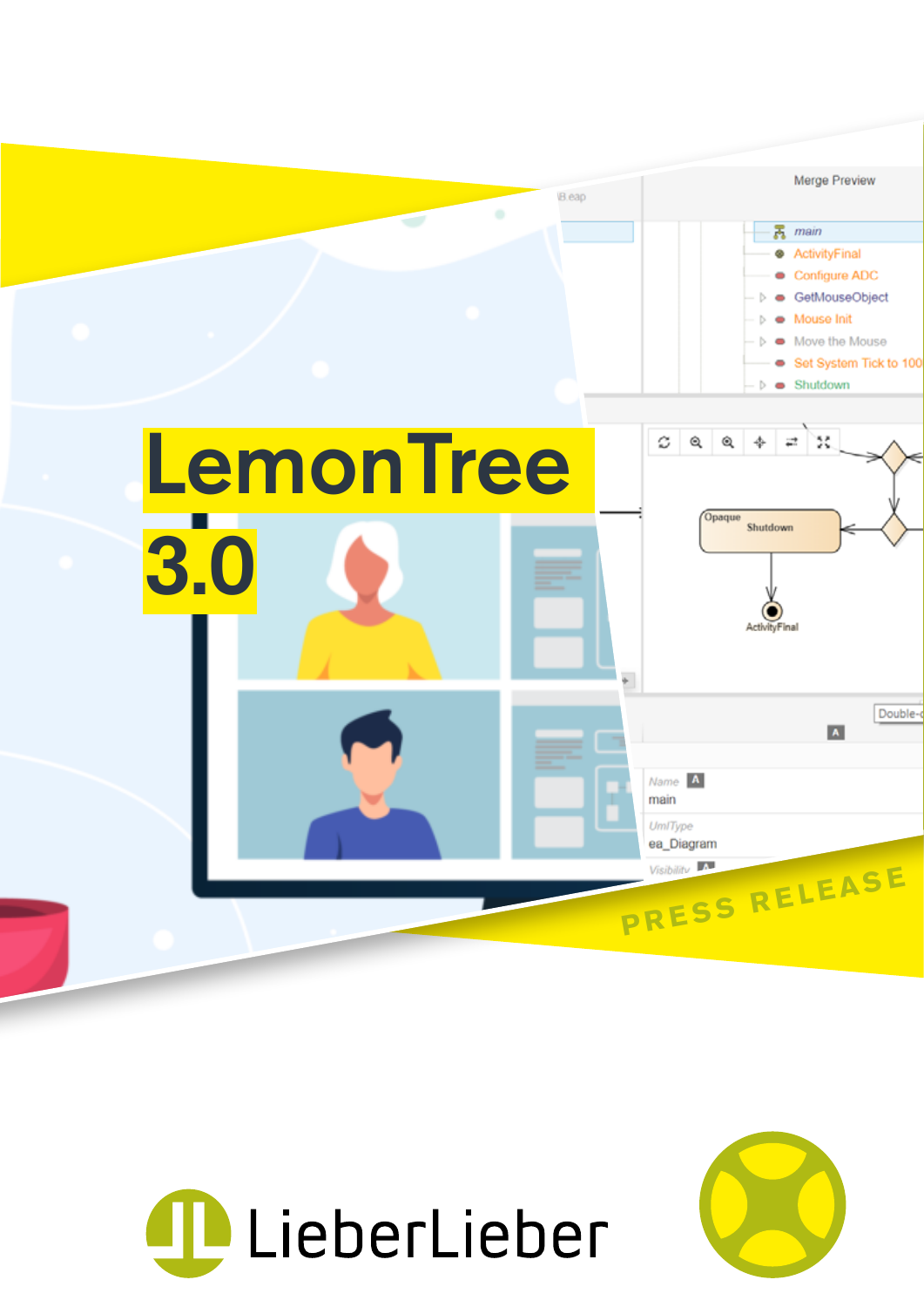# LieberLieber Software: LemonTree 3.0

When LieberLieber launched its product LemonTree four and a half years ago, its success story was not yet foreseeable. However, as the trends in software and system development continued to intensify, LemonTree 3.0 now opens up completely new possibilities for product line development, use in the supply chain and team-based modelling.

> In recent years, it has become increasingly clear that model-based software and system development is the best choice for coping with the growing complexity in the product life cycle. It manages to keep both the cost and innovation pressure as well as the growing requirements around safety, traceability and quality under control.



**Dr. Konrad Wieland,**   $CFO$  of LieberLieber



..We obviously recognised the development well, because the demand for LemonTree is growing continuously. With version 3.0, we are now taking versioning to a whole new level. Through our permanent contact with the industry, we are sure that we can offer a product that is state of the art in version management and fully meets the practical requirements. We see ourselves as a partner of the industry, which today faces challenges in the area of complexity that have never existed before."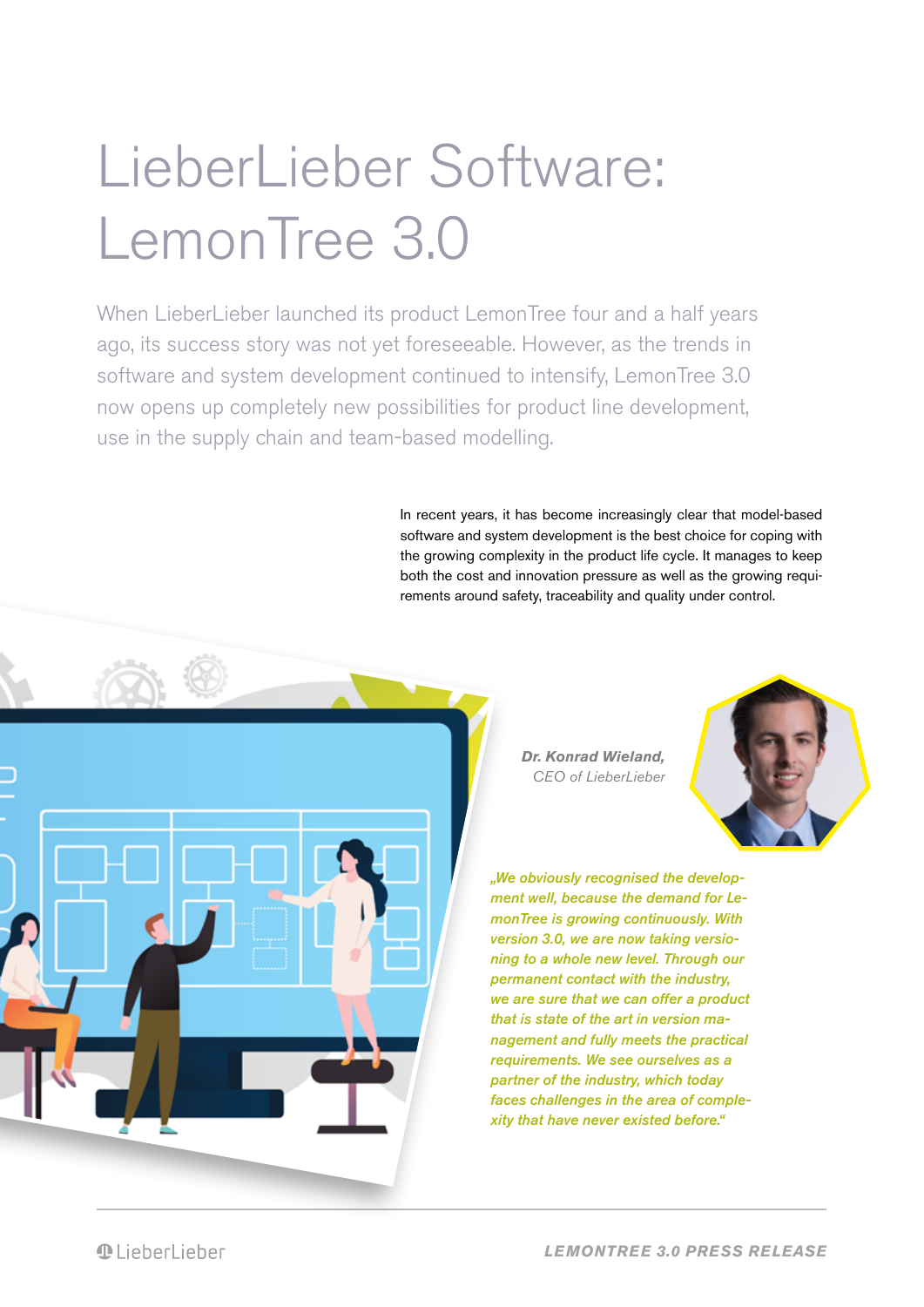### **SUPPORT FOR PRODUCT LINE DEVELOPMENT**



With LemonTree 3.0, models and their diagrams can be compared in a fine-granular way to ensure complete and consistent merging.

LieberLieber has developed LemonTree 3.0 specifically for the introduction of model-based product line development with a Model Package Management System (MPMS), based on Enterprise Architect. This allows distributed teams to work on different model versions while keeping the "base software platform" in a consistent state.

The central idea of this concept is the application of already existing approaches that have become established in the configuration management of source code. On the one hand, parts of the model that have been cut out of the platform development can be used as components in the project development without losing the references. On the other hand, it also becomes possible to merge changes in both directions.

Product line development supports companies in reusing or varying software already created within the framework of a platform. The resulting variants differ in their functional scope, but the basic components of the software are always used again.

In this scenario, each user has the security of using or precisely referencing specific artefacts of the model in a defined version. He can import individual versions of a specific package into his model without destroying his previous developments, as Lemon-Tree intelligently merges the parts. This allows a team to reuse individual parts of the development in different projects.

**The new release LemonTree 3.0 is available now. Arrange a webinar today to get to know the solution and its field of application better. We can help your teams optimise collaboration across the entire supply chain in model-based development and thus complete projects faster.**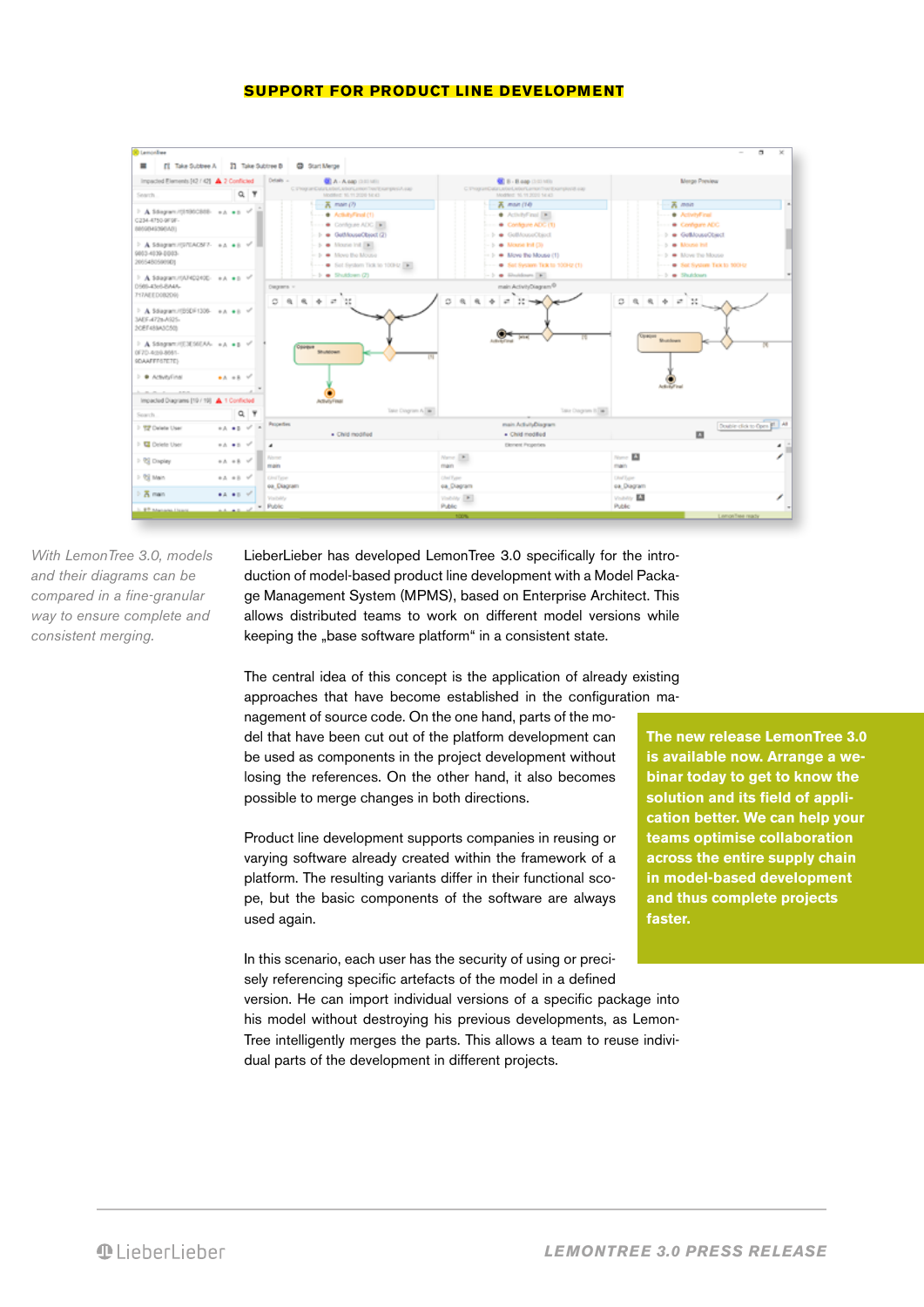## **MANAGING MODEL CHANGES ACROSS THE ENTIRE SUPPLY CHAIN**

In order to be able to give individual model packages their own life cycle, the dependencies between all packages are not only taken into account during specification, but throughout the entire workflow.

| USDams - Enterprise Anthines                                                                                                                                               |                                                             |                                                                                                                                                                                                                             | $\sim$                                                                                  |
|----------------------------------------------------------------------------------------------------------------------------------------------------------------------------|-------------------------------------------------------------|-----------------------------------------------------------------------------------------------------------------------------------------------------------------------------------------------------------------------------|-----------------------------------------------------------------------------------------|
| S . Set Deep<br>Search Romals<br>System<br>Integration*<br>$\cdot$                                                                                                         | Leycul Develop Publish Smalete<br>Solot Jacobriot           | Specialize<br>Construct -<br><b>Emails</b> Carifigure<br>Q First Command<br>ø<br>LemonTree MRMS<br><b>Celter/Cidae</b><br>2.19<br>Interacted regions: 1.0*<br>٠<br>$\frac{1}{2}$<br>۰<br>$\overline{\phantom{a}}$<br>$\sim$ | @ Persentive * & U<br>國<br>$\;$                                                         |
| Egiora                                                                                                                                                                     | 30 Specification Editor - ET3Demousput - LemonTree EA Addin |                                                                                                                                                                                                                             | $\circ$<br>$\times$<br>$\overline{\phantom{a}}$                                         |
| Browser                                                                                                                                                                    | C1 Create<br>Specification Editor                           | . .<br><b>M</b> 9<br>O Lot 17 Drive<br><b>C</b> Save                                                                                                                                                                        | $20$ Help<br>$x + x$                                                                    |
| 町山昭 + 4 名画<br>Project Cantest Diagram Ret                                                                                                                                  | ۳<br>Specifications.                                        | @ Primitive Value Topes Library<br>Th Unit and Quantity Kind Library                                                                                                                                                        | $E1 \equiv -10$<br>EA Packages<br>Deg., Com.,                                           |
| a El Model<br><b>E El Denert Croco</b><br>$>$ $\overline{111}$ iso-accord<br>A BE Package!<br><b>Ci Packaget</b><br>$E$ -block-Boot<br><b>B</b> fresh<br>- El dossyczegowi | Es Primitive Value Types Library                            | C Primitive Value Types Library<br>C Unit and Quantity Kind Library                                                                                                                                                         | * D.Model<br>$=$ Gen. $=$                                                               |
|                                                                                                                                                                            | C150-80000                                                  | D Components                                                                                                                                                                                                                | Packaget<br>$P_{\rm in}$ $P_{\rm in}$<br><b>C</b> System                                |
|                                                                                                                                                                            | Ch Unit and Quantity Kind Library                           | C Components                                                                                                                                                                                                                | $T_{\rm c}$ $T_{\rm e}$<br><b>C</b> Element Group<br>$\sim$                             |
|                                                                                                                                                                            | El Components                                               |                                                                                                                                                                                                                             | A.4.<br>$\triangleright$ $\bigcap$ 150-80000<br>A. D.                                   |
|                                                                                                                                                                            | <b>Exhibition</b>                                           | C) Interfaces<br>C Component Interfaces with ISON Reyload<br>D Psyload                                                                                                                                                      | T Primitive Value Types Library<br>$E_1$<br>Unit and Quantity Kind Library<br>$f_*\Box$ |
| To System<br><b>E</b> desaying                                                                                                                                             |                                                             | Dr Package L                                                                                                                                                                                                                | $6$ $\Box$<br>E Basic Deployment Diagram with N                                         |
| E -Gesserings<br>E -Genanybrow                                                                                                                                             |                                                             | D Packaget                                                                                                                                                                                                                  | $-$ Vers<br>C One Level Component Type Hiera<br>V. L.                                   |
| E -Genavürtra                                                                                                                                                              |                                                             |                                                                                                                                                                                                                             | > C Basic Use Case Model with Extend<br>Component Interfaces with ISON N = 1 X          |
| E -Gesaylaty<br>El «Gessaylatral                                                                                                                                           |                                                             | 0.60-8000                                                                                                                                                                                                                   | Two Level Class Composition Him B / U 3                                                 |
| Li -Gesseylaton<br>E -Gesanfrom                                                                                                                                            |                                                             | <b>C</b> syster.<br>C (60-80000)                                                                                                                                                                                            | > C Sequence with Object Creation an                                                    |
| El clessayints<br>Conseylated                                                                                                                                              |                                                             |                                                                                                                                                                                                                             | C Composition with Substitution                                                         |
| El «Gessaytetra»<br>E «Generyfattyk                                                                                                                                        |                                                             |                                                                                                                                                                                                                             |                                                                                         |

In many sectors, such as the automotive industry, the companies involved in the product development process today often see themselves as elements of networked supply chains that continue to become increasingly complex. Therefore, a product like LemonTree, which is used at a very central point of model-based development, must also meet these requirements. Version 3.0 makes it possible to extract model parts or components from a model and make them available to suppliers for further development. Once external development is complete, the component can be easily reintegrated into the model. Conversely, developers at suppliers or from other internal departments can import predefined model packages into Enterprise Architect for further development. In addition, model parts can be defined as "read-only" so that a supplier can use these parts but not modify them.

### **TEAM-BASED MODELLING**

| Publish Packages - Small V3.eap - LemonTree EA Addin<br>$\sim$ |             |                               |               |             |               |  |
|----------------------------------------------------------------|-------------|-------------------------------|---------------|-------------|---------------|--|
| Publish Packages of Small V3.eap                               |             | O Reload<br>C Show Repository |               |             | <b>D</b> Help |  |
|                                                                | Name        | Author                        | Description   | Depends On  | ▼             |  |
| м                                                              | □ Package 1 | $\sim$                        | $\sim$        | $\sim$      |               |  |
| M                                                              | Package 2   |                               |               | Package 1   |               |  |
| M                                                              | E Package 3 | $\sim$                        | $\frac{1}{2}$ | E Package 2 |               |  |

With LemonTree 3.0, individual model packages can be exported in a suitable text format in an extremely performant way. These packages form a good basis for collaboration with the supply chain.

The central task for LemonTree, which has always been to support team-based collaboration in today's complex projects in the best possible way, has been further expanded with the new release. Thus, a partial model (or the entire model) can still be managed as EAP(x) in versioning systems such as Git, which effectively supports the work of distributed teams. If a component of the model has evolved during parallel editing, it can be easily re-imported thanks to the intelligent merge function. The dependency analysis integrated in LemonTree is used to define model parts more precisely before export. Mutual dependencies can be examined or eliminated if necessary. Simple dependencies and cyclical dependencies between model packages are clearly shown.

[More information about LemonTree](https://www.lieberlieber.com/lemontree/en/) <https://www.lieberlieber.com/lemontree/en/>

*<u>Alieherlieher</u>* 

Page  $\overline{1}$